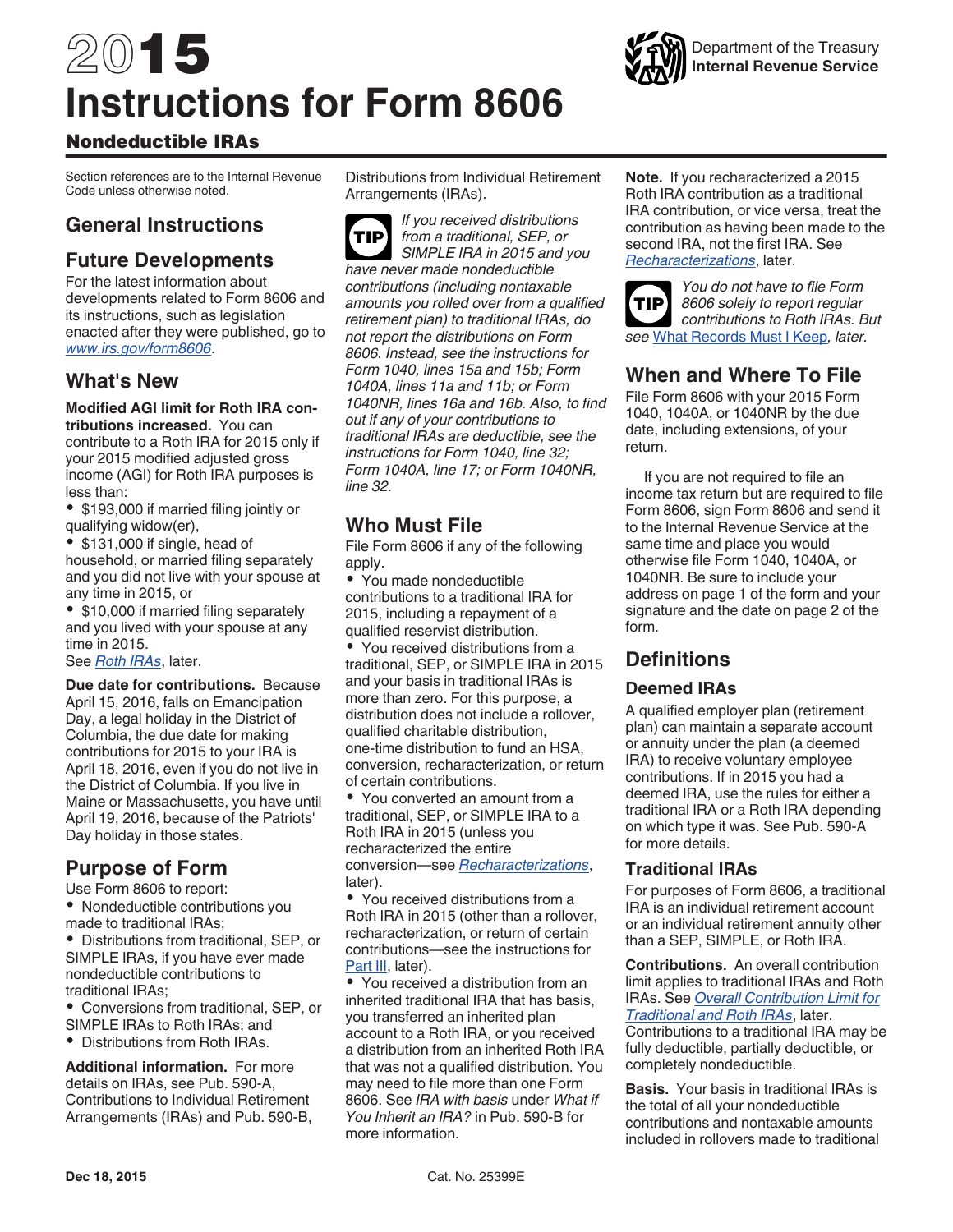<span id="page-1-0"></span>IRAs minus the total of all your nontaxable distributions, adjusted if necessary (see the instructions for [line 2](#page-5-0), later).



*Keep track of your basis to figure the nontaxable part of x figure the nontaxable pa*<br> *your future distributions.* 

## **SEP IRAs**

A simplified employee pension (SEP) is an employer-sponsored plan under which an employer can make contributions to traditional IRAs for its employees. If you make contributions to that IRA (excluding employer contributions you make if you are self-employed), they are treated as contributions to a traditional IRA and may be deductible or nondeductible. SEP IRA distributions are reported in the same manner as traditional IRA distributions.

#### **SIMPLE IRAs**

A SIMPLE IRA plan is a tax-favored retirement plan that certain small employers (including self-employed individuals) can set up for the benefit of their employees. Your participation in your employer's SIMPLE IRA plan does not prevent you from making contributions to a traditional or Roth IRA.

#### **Roth IRAs**

A Roth IRA is similar to a traditional IRA, but has the following features.

Contributions are never deductible.

Contributions can be made after the owner reaches age 70<sup>1</sup>/<sub>2</sub>.

No minimum distributions are required during the Roth IRA owner's lifetime.

Qualified distributions are not includible in income.

**Qualified distribution.** Generally, a qualified distribution is any distribution from your Roth IRA that meets the following requirements.

1. It is made after the 5-year period beginning with the first year for which a contribution was made to a Roth IRA (including a conversion or a rollover from a qualified retirement plan) set up for your benefit, and

2. The distribution is made:

a. On or after the date you reach age 59<sup> $1/2$ </sup>,

- b. After your death,
- c. Due to your disability, or

d. For qualified first-time homebuyer expenses.

**Contributions.** You can contribute to a Roth IRA for 2015 only if your 2015 modified AGI for Roth IRA purposes is less than:

\$193,000 if married filing jointly or qualifying widow(er),

 $\bullet$ \$131,000 if single, head of household, or if married filing separately and you did not live with your spouse at any time in 2015, or

• \$10,000 if married filing separately and you lived with your spouse at any time in 2015.

#### Use the **Maximum Roth IRA**

[Contribution Worksheet](#page-2-0) , later, to figure the maximum amount you can contribute to a Roth IRA for 2015. If you are married filing jointly, complete the worksheet separately for you and your spouse.



**Modified AGI for Roth IRA purposes.**  First, figure your AGI (Form 1040, line 38; Form 1040A, line 22; or Form 1040NR, line 37). Then, refigure it by:

1. Subtracting the following.

a. Roth IRA conversions included on Form 1040, line 15b; Form 1040A, line 11b; or Form 1040NR, line 16b.

b. Roth IRA rollovers from qualified retirement plans included on Form 1040, line 16b; Form 1040A, line 12b; or Form 1040NR, line 17b.

2. Adding the following.

a. IRA deduction from Form 1040, line 32; Form 1040A, line 17; or Form 1040NR, line 32.

b. Student loan interest deduction from Form 1040, line 33; Form 1040A, line 18; or Form 1040NR, line 33.

c. Tuition and fees deduction from Form 1040, line 34; or Form 1040A, line 19.

d. Domestic production activities deduction from Form 1040, line 35; or Form 1040NR, line 34.

e. Exclusion of interest from Form 8815, Exclusion of Interest From Series EE and I U.S. Savings Bonds Issued After 1989.

f. Exclusion of employer-provided adoption benefits from Form 8839, Qualified Adoption Expenses.

g. Foreign earned income exclusion from Form 2555, Foreign Earned Income, or Form 2555-EZ, Foreign Earned Income Exclusion.

h. Foreign housing exclusion or deduction from Form 2555.

*When figuring modified AGI for Roth IRA purposes, you may*  **have to refigure items based on** *modified AGI, such as taxable social security benefits and passive activity losses allowed under the special allowance for rental real estate activities. See* Can You Contribute to a Roth IRA? *in Pub. 590-A for details.*

**Distributions.** See the instructions for [Part III,](#page-7-0) later.

#### **Overall Contribution Limit for Traditional and Roth IRAs**

If you are not married filing jointly, your limit on contributions to traditional and Roth IRAs is generally the smaller of \$5,500 (\$6,500 if age 50 or older at the end of 2015) or your taxable compensation (defined below).

If you are married filing jointly, your contribution limit is generally \$5,500 (\$6,500 if age 50 or older at the end of 2015) and your spouse's contribution limit is \$5,500 (\$6,500 if age 50 or older at the end of 2015) as well. But if the combined taxable compensation of both you and your spouse is less than \$11,000 (\$12,000 if one spouse is 50 or older at the end of 2015; \$13,000 if both spouses are 50 or older at the end of 2015), see *Kay Bailey Hutchison Spousal IRA Limit* in Pub. 590-A for special rules.

This limit does not apply to employer contributions to a SEP or SIMPLE IRA.

owner reaches age 70½. **A construent of the Audiometer of the Audiometer of Audiometer Audiometer and Text all Note.** Rollovers, Roth IRA conversions, Roth IRA rollovers from qualified retirement plans and qualified reservist distributions do not affect your contribution limit.

> *The amount you can contribute to a Roth IRA may also be limited by your modified AGI limited by your modified AGI (see* Contributions*, earlier, and the [Maximum Roth IRA Contribution](#page-2-0)  [Worksheet](#page-2-0)), later.*

**Taxable compensation.** Taxable compensation includes the following.

age 59½, Qualified Adoption Expenses. or in Form 1099-MISC, box 7, do not Wages, salaries, tips, etc. If you received a distribution from a nonqualified deferred compensation plan or nongovernmental section 457 plan that is included in Form W-2, box 1, or in Form 1099-MISC, box 7, do not include that distribution in taxable compensation. The distribution should be shown in (a) Form W-2, box 11, (b) Form W-2, box 12, with code Z, or (c) Form 1099-MISC, box 15b. If it is not, contact your employer for the amount of the distribution.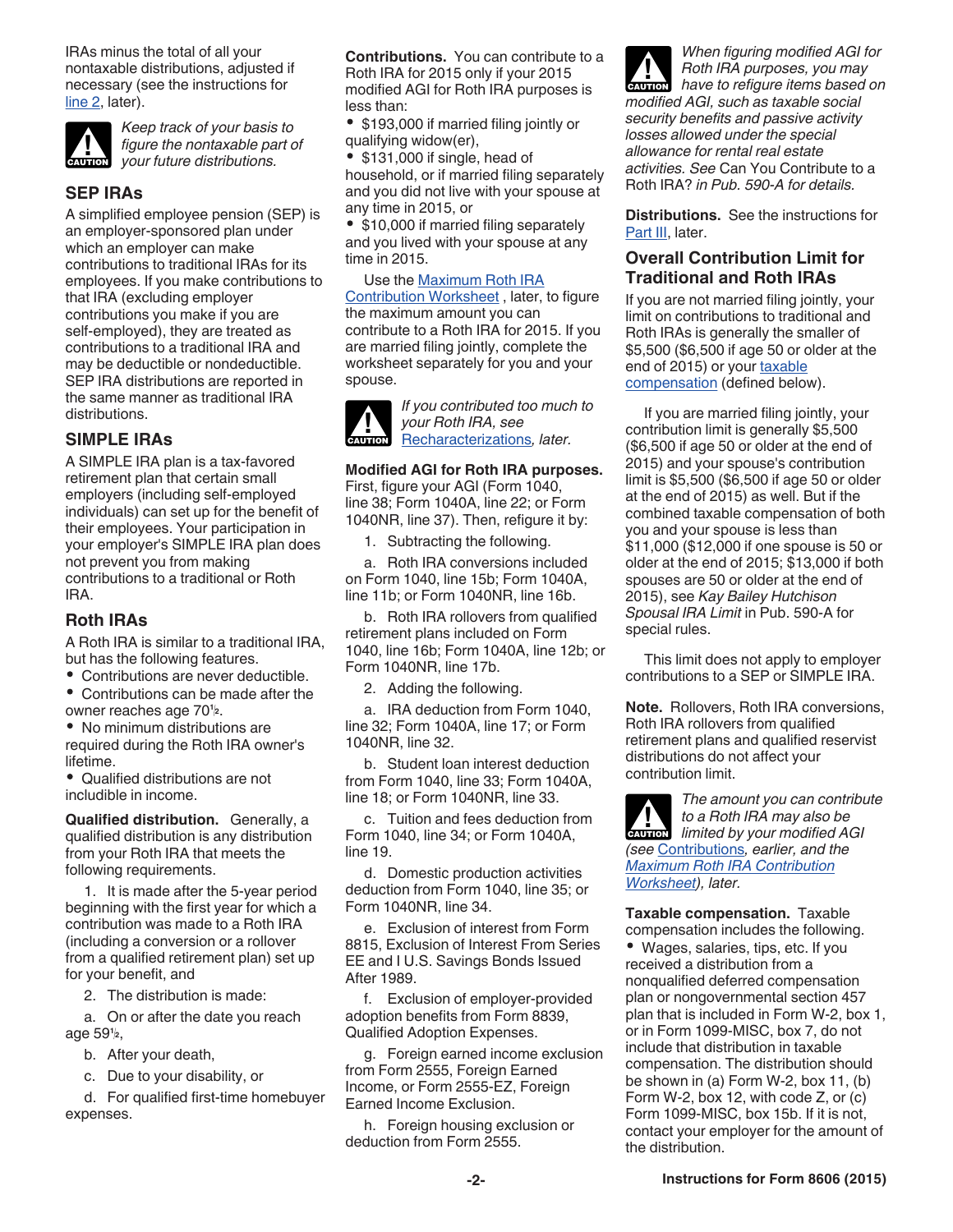<span id="page-2-0"></span>• Nontaxable combat pay if you were a member of the U.S. Armed Forces.

Self-employment income. If you are self-employed (a sole proprietor or a partner), taxable compensation is your net earnings from your trade or business (provided your personal services are a material income-producing factor) reduced by your deduction for contributions made on your behalf to retirement plans and the deductible part of your self-employment tax.

Alimony and separate maintenance.

See *What Is Compensation?* under *Who Can Open a Traditional IRA?* in chapter 1 of Pub. 590-A for details.

## **Recharacterizations**

Generally, you can recharacterize (correct) an IRA contribution, Roth IRA conversion, or a Roth IRA rollover from a qualified retirement plan by making a trustee-to-trustee transfer from one IRA to another type of IRA.

Trustee-to-trustee transfers are made directly between financial institutions or within the same financial institution. You generally must make the transfer by the

due date of your return (including extensions) and reflect it on your return. However, if you timely filed your return without making the transfer, you can make the transfer within 6 months of the due date of your return, excluding extensions. If necessary, file an amended return reflecting the transfer (see *[Amending Form 8606](#page-5-0)*, later). Write "Filed pursuant to section 301.9100-2" on the amended return.

**Reporting recharacterizations.** Treat any recharacterized IRA contribution, Roth IRA conversion, or Roth IRA rollover from a qualified retirement plan as though the amount of the contribution, conversion, or rollover was originally contributed to the second IRA, not the first IRA. For the recharacterization, you must transfer the amount of the original contribution, conversion, or rollover plus any related earnings or less any related loss. In most cases, your IRA trustee or custodian figures the amount of the related earnings you must transfer. If you need to figure the related earnings, see *How Do You Recharacterize a* 

*Contribution?* in chapter 1 of Pub. 590-A. Treat any earnings or loss that occurred in the first IRA as having occurred in the second IRA. You cannot deduct any loss that occurred while the funds were in the first IRA. Also, you cannot take a deduction for a contribution to a traditional IRA if you later recharacterize the amount. The following discussion explains how to report the four different types of recharacterizations, including the statement that you must attach to your return explaining the recharacterization.

1. You made a contribution to a traditional IRA and later recharacterized part or all of it in a trustee-to-trustee transfer to a Roth IRA. If you recharacterized only part of the contribution, report the nondeductible traditional IRA portion of the remaining contribution, if any, on Form 8606, Part I. If you recharacterized the entire contribution, do not report the contribution on Form 8606. In either case, attach a statement to your return explaining the recharacterization. If the recharacterization occurred in 2015,

## **Maximum Roth IRA Contribution Worksheet** *Keep for Your Records*

**Caution:** *If married filing jointly and the combined taxable compensation (defined earlier) for you and your spouse is less than \$11,000 (\$12,000 if one spouse is 50 or older at the end of 2015; \$13,000 if both spouses are 50 or older at the end of 2015), do not use this worksheet. Instead, see Pub. 590-A for special rules.*

| 1. If married filing jointly, enter \$5,500 (\$6,500 if age 50 or older at the end of 2015). All<br>others, enter the smaller of \$5,500 (\$6,500 if age 50 or older at the end of 2015) or |                    |
|---------------------------------------------------------------------------------------------------------------------------------------------------------------------------------------------|--------------------|
| 2. Enter your total contributions to traditional IRAs for 2015                                                                                                                              | 2. $\qquad \qquad$ |
|                                                                                                                                                                                             | 3.                 |
| 4. Enter: \$193,000 if married filing jointly or qualifying widow(er); \$10,000 if married<br>filing separately and you lived with your spouse at any time in 2015. All others, enter       |                    |
| 5. Enter your modified AGI for Roth IRA purposes (discussed earlier)                                                                                                                        | 5.                 |
| 6. Subtract line 5 from line 4. If zero or less, stop here; you may not contribute to a<br>Roth IRA for 2015. See <i>Recharacterizations</i> above if you made Roth IRA                     |                    |
| 7. If line 4 above is \$131,000, enter \$15,000; otherwise, enter \$10,000. If line 6 is more<br>than or equal to line 7, skip lines 8 and 9 and enter the amount from line 3 on            |                    |
| 8. Divide line 6 by line 7 and enter the result as a decimal (rounded to at least 3                                                                                                         |                    |
| 9. Multiply line 1 by line 8. If the result is not a multiple of \$10, increase it to the next<br>multiple of \$10 (for example, increase \$490.30 to \$500). Enter the result, but not     | 9.                 |
| 10. Maximum 2015 Roth IRA Contribution. Enter the smaller of line 3 or line 9. See<br>Recharacterizations above if you contributed more than this amount to Roth IRAs                       | 10.                |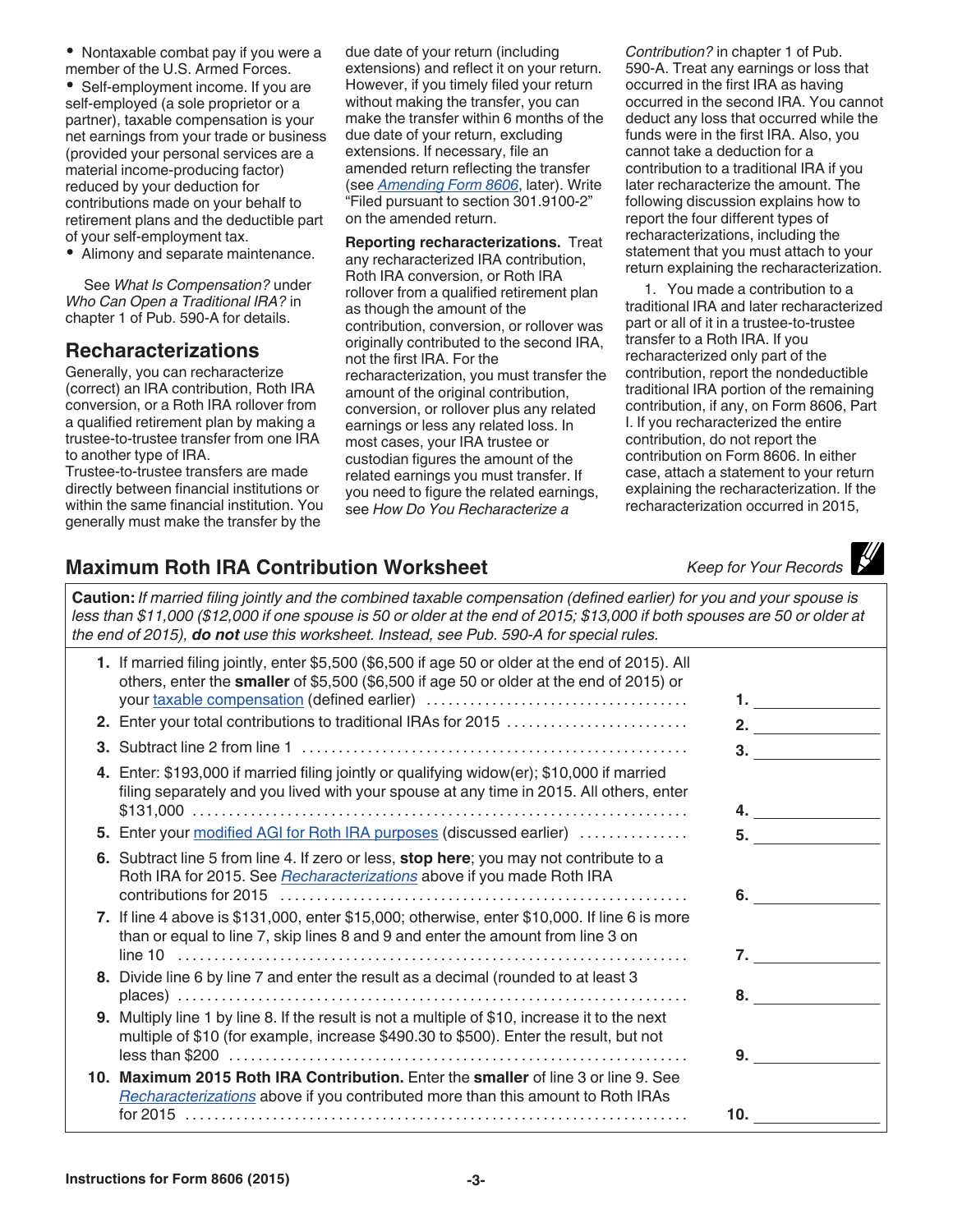include the amount transferred from the traditional IRA on Form 1040, line 15a; Form 1040A, line 11a; or Form 1040NR, line 16a. If the recharacterization occurred in 2016, report the amount transferred only in the attached statement, and not on your 2015 or 2016 tax return.

*Example.* You are single, covered by an employer retirement plan, and you contributed \$4,000 to a new traditional IRA on May 27, 2015. On February 24, 2016, you determine that your 2015 modified AGI will limit your traditional IRA deduction to \$1,000. The value of your traditional IRA on that date is \$4,400. You decide to recharacterize \$3,000 of the traditional IRA contribution as a Roth IRA contribution, and have \$3,300 (\$3,000 contribution plus \$300 related earnings) transferred from your traditional IRA to a Roth IRA in a trustee-to-trustee transfer. You deduct the \$1,000 traditional IRA contribution on Form 1040. You do not file Form 8606. You attach a statement to your return explaining the recharacterization. The statement indicates that you contributed \$4,000 to a traditional IRA on May 27, 2015; recharacterized \$3,000 of that contribution on February 24, 2016, by transferring \$3,000 plus \$300 of related earnings from your traditional IRA to a Roth IRA in a trustee-to-trustee transfer; and deducted the remaining traditional IRA contribution of \$1,000 on Form 1040. You do not report the \$3,300 distribution from your traditional IRA on your 2015 Form 1040 because the distribution occurred in 2016. You do not report the distribution on your 2016 Form 1040 because the recharacterization related to 2015 and was explained in an attachment to your 2015 return.

2. You made a contribution to a Roth IRA and later recharacterized part or all of it in a trustee-to-trustee transfer to a traditional IRA. Report the nondeductible traditional IRA portion of the recharacterized contribution, if any, on Form 8606, Part I. Do not report the Roth IRA contribution (whether or not you recharacterized all or part of it) on Form 8606. Attach a statement to your return explaining the recharacterization. If the recharacterization occurred in 2015, include the amount transferred from the Roth IRA on Form 1040, line 15a; Form 1040A, line 11a; or Form 1040NR, line 16a. If the recharacterization occurred in 2016, report the amount transferred only in the attached statement, and not on your 2015 or 2016 tax return.

**Example.** You are single, covered by an employer retirement plan, and you contributed \$4,000 to a new Roth IRA on June 16, 2015. On December 29, 2015, you determine that your 2015 modified AGI will allow a full traditional IRA deduction. You decide to recharacterize the Roth IRA contribution as a traditional IRA contribution and have \$4,200, the balance in the Roth IRA account (\$4,000 contribution plus \$200 related earnings), transferred from your Roth IRA to a traditional IRA in a trustee-to-trustee transfer. You deduct the \$4,000 traditional IRA contribution on Form 1040. You do not file Form 8606. You attach a statement to your return explaining the recharacterization. The statement indicates that you contributed \$4,000 to a new Roth IRA on June 16, 2015; recharacterized that contribution on December 29, 2015, by transferring \$4,200, the balance in the Roth IRA, to a traditional IRA in a trustee-to-trustee transfer; and deducted the traditional IRA contribution of \$4,000 on Form 1040. You include the \$4,200 distribution from your Roth IRA on your 2015 Form 1040, line 15a.

3. You converted an amount from a traditional, SEP, or SIMPLE IRA to a Roth IRA in 2015 and later recharacterized all or part of the amount in a trustee-to-trustee transfer to a traditional, SEP, or SIMPLE IRA. If you recharacterized only part of the amount converted, report the amount not recharacterized on Form 8606, Part II. If you recharacterized the entire amount converted, do not report the conversion on Form 8606. In either case, attach a statement to your return explaining the recharacterization and include the amount converted (whether or not recharacterized) in the total on Form 1040, line 15a; Form 1040A, line 11a; or Form 1040NR, line 16a. If the recharacterization occurred in 2015, also include the amount transferred out from the Roth IRA on that line. If the recharacterization occurred in 2016, report the amount transferred only in the attached statement, and not on your 2015 or 2016 tax return (a 2016 Form 1099-R should be sent to you by January 31, 2017, stating that you made a recharacterization of an amount converted in the prior year).

**Example.** You are married filing jointly and converted \$20,000 from your traditional IRA to a new Roth IRA on May 20, 2015. On April 7, 2016, you decide to recharacterize the conversion. The value of the Roth IRA on that date is \$19,000. You recharacterize the conversion by transferring that entire

amount to a traditional IRA in a trustee-to-trustee transfer. You report \$20,000 on Form 1040, line 15a. You do not include the \$19,000 on line 15a because it did not occur in 2015 (you also do not report that amount on your 2016 return because it does not apply to the 2016 tax year). You attach a statement to Form 1040 explaining that (a) you made a conversion of \$20,000 from a traditional IRA on May 20, 2015, and (b) you recharacterized the entire amount, which was then valued at \$19,000, back to a traditional IRA on April 7, 2016.

4. You rolled over an amount from a qualified retirement plan to a Roth IRA in 2015 and later recharacterized all or part of the amount in a trustee-to-trustee transfer to a traditional IRA. Do not report the rollover (whether or not you recharacterized all or part of it) or the recharacterization on Form 8606. Attach a statement to your return explaining the recharacterization and include the amount of the original rollover on Form 1040, line 16a; Form 1040A, line 12a; or Form 1040NR, line 17a. If the recharacterization occurred in 2015, also include the amount transferred from the Roth IRA on Form 1040, line 15a; Form 1040A, line 11a; or Form 1040NR, line 16a. If the recharacterization occurred in 2016, report the amount transferred from the Roth IRA only in the attached statement, and not on your 2015 or 2016 tax return (a 2015 Form 1099-R should be sent to you by January 31, 2017, stating that you made a recharacterization of an amount in the prior year).

**Example.** You are single and you rolled over \$50,000 from your 401(k) plan to a new Roth IRA on July 20, 2015. On March 25, 2016, you decide to recharacterize the rollover. The value of the Roth IRA on that date is \$49,000. You recharacterize the rollover by transferring that entire amount to a traditional IRA in a trustee-to-trustee transfer. You report \$50,000 on Form 1040, line 16a. You do not include the \$49,000 on line 15a because the transfer to the traditional IRA did not occur in 2015 (you also do not report that amount on your 2016 return because the recharacterization does not apply to the 2016 tax year). You do not file Form 8606. You attach a statement to Form 1040 explaining that (a) you made a rollover of \$50,000 from a 401(k) plan to a Roth IRA on July 20, 2015, and (b) you recharacterized the entire amount, which was then valued at \$49,000, to a traditional IRA on March 25, 2016.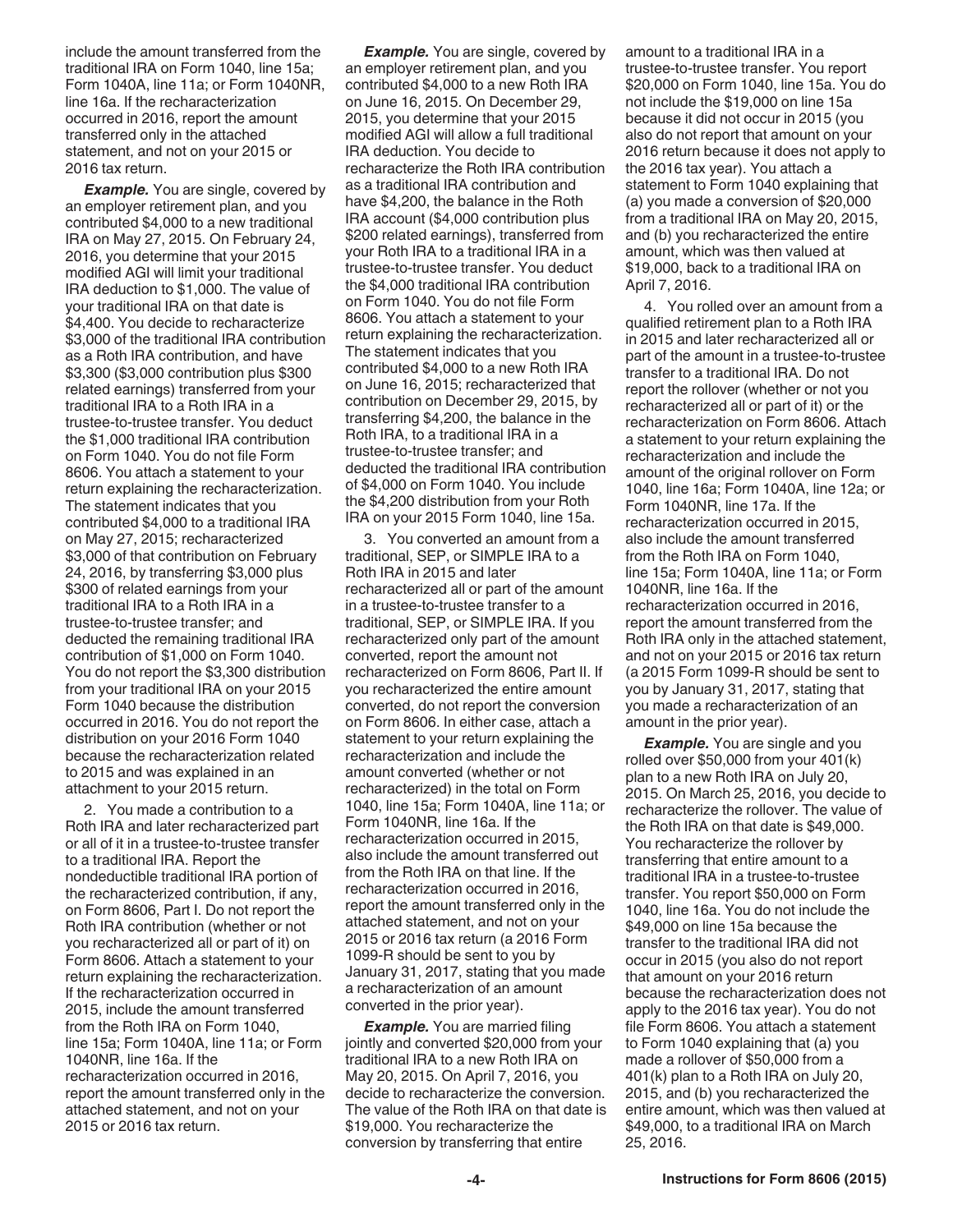## <span id="page-4-0"></span>**Return of IRA Contributions**

If, in 2015 or 2016, you made traditional IRA contributions or Roth IRA contributions for 2015 and you had those contributions returned to you with any related earnings (or minus any loss) by the due date (including extensions) of your 2015 tax return, the returned contributions are treated as if they were never contributed. Do not report the contribution or distribution on Form 8606 or take a deduction for the contribution. However, you must include the amount of the distribution of the returned contributions you made in 2015 and any related earnings on your 2015 Form 1040, line 15a; Form 1040A, line 11a; or Form 1040NR, line 16a. Also include the related earnings on your 2015 Form 1040, line 15b; Form 1040A, line 11b; or Form 1040NR, line 16b. Attach a statement explaining the distribution. You cannot deduct any loss that occurred (see Pub. 590-B for an exception if you withdrew the entire amount in all your traditional or Roth IRAs). Also, if you were under age 59**<sup>1</sup>** at the time of a distribution with related earnings, you generally are subject to the additional 10% tax on early distributions (see Form 5329, Additional Taxes on Qualified Plans (Including IRAs) and Other Tax-Favored Accounts).

If you timely filed your 2015 tax return without withdrawing a contribution that you made in 2015, you can still have the contribution returned to you within 6 months of the due date of your 2015 tax return, excluding extensions. If you do, file an amended return with "Filed pursuant to section 301.9100-2" written at the top. Report any related earnings on the amended return and include an explanation of the withdrawn contribution. Make any other necessary changes on the amended return (for example, if you reported the contributions as excess contributions on your original return, include an amended Form 5329 reflecting that the withdrawn contributions are no longer treated as having been contributed).

In most cases, the related earnings that you must withdraw are figured by your IRA trustee or custodian. If you need to figure the related earnings on IRA contributions that were returned to you, see *Contributions Returned Before Due Date of Return* in chapter 1 of Pub. 590-A. If you made a contribution or distribution while the IRA held the returned contribution, see Pub. 590-A.

If you made a contribution for 2014 and you had it returned to you in 2015 as described above, do not report the distribution on your 2015 tax return. Instead, report it on your 2014 original or amended return in the manner described above.

 $2$  property refrieved the excess  $2$  because the information the plan was *Example.* On May 28, 2015, you contributed \$4,000 to your traditional IRA. The value of the IRA was \$18,000 prior to the contribution. On December 29, 2015, when you are age 57 and the value of the IRA is \$23,600, you realize you cannot make the entire contribution because your taxable compensation for the year will be only \$3,000. You decide to have \$1,000 of the contribution returned to you and withdraw \$1,073 from your IRA (\$1,000 contribution plus \$73 earnings). You did not make any other withdrawals or contributions. You do not file Form 8606. You deduct the \$3,000 remaining contribution on Form 1040. You include \$1,073 on Form 1040, line 15a, and \$73 on line 15b. You attach a statement to your tax return explaining the distribution. Because you properly removed the excess contribution with the related earnings by the due date of your tax return, you are not subject to the additional 6% tax on excess contributions, reported on Form 5329. However, because you were under age 59<sup>1</sup>k at the time of the **the contributions** for the vear under age  $59<sup>1</sup>$  at the time of the distribution, the \$73 of earnings is subject to the additional 10% tax on early distributions. You include \$7.30 on Form 1040, line 59.

## **Return of Excess Traditional IRA Contributions**

The return (distribution) in 2015 of excess traditional IRA contributions for years prior to 2015 is not taxable if all three of the following apply.

1. The distribution was made after the due date, including extensions, of your tax return for the year for which the contribution was made (if the distribution was made earlier, see *Return of IRA Contributions* earlier).

2. No deduction was allowable (without regard to the modified AGI limitation) or taken for the excess contributions.

3. The total contributions (excluding rollovers) to your traditional and SEP IRAs for the year for which the excess contributions were made did not exceed the amounts shown in the following table.

| Year(s)                 | Contribution<br>limit | Contribution<br>limit if age<br>50 or older at<br>the end of<br>the year |
|-------------------------|-----------------------|--------------------------------------------------------------------------|
| 2013 or<br>2014         | \$5,500               | \$6,500                                                                  |
| 2008<br>through<br>2012 | \$5,000               | \$6,000                                                                  |
| 2006 or<br>2007         | \$4,000               | \$5,000                                                                  |
| 2005                    | \$4,000               | \$4,500                                                                  |
| 2002<br>through<br>2004 | \$3,000               | \$3,500                                                                  |
| 1997<br>through<br>2001 | \$2,000               |                                                                          |
| before 1997             | \$2,250               |                                                                          |

If the excess contribution to your traditional IRA for the year included a rollover and the excess occurred because the information the plan was required to give you was incorrect, increase the contribution limit amount for the year shown in the table above by the amount of the excess that is due to the incorrect information.

If the total contributions for the year included employer contributions to a SEP IRA, increase the contribution limit amount for the year shown in the table above by the smaller of the amount of the employer contributions or:

| 2014                | \$52,000 |
|---------------------|----------|
| 2013                | \$51,000 |
| 2012                | \$50,000 |
| 2009, 2010, or 2011 | \$49,000 |
| 2008                | \$46,000 |
| 2007                | \$45,000 |
| 2006                | \$44,000 |
| 2005                | \$42,000 |
| 2004                | \$41,000 |
| 2002 or 2003        | \$40,000 |
| 2001                | \$35,000 |
| before 2001         | \$30,000 |

Include the total amount distributed on Form 1040, line 15a; Form 1040A, line 11a; or Form 1040NR, line 16a; and attach a statement to your return explaining the distribution. See *[Example](#page-5-0)*, later.

If you meet these conditions and are otherwise required to file Form 8606: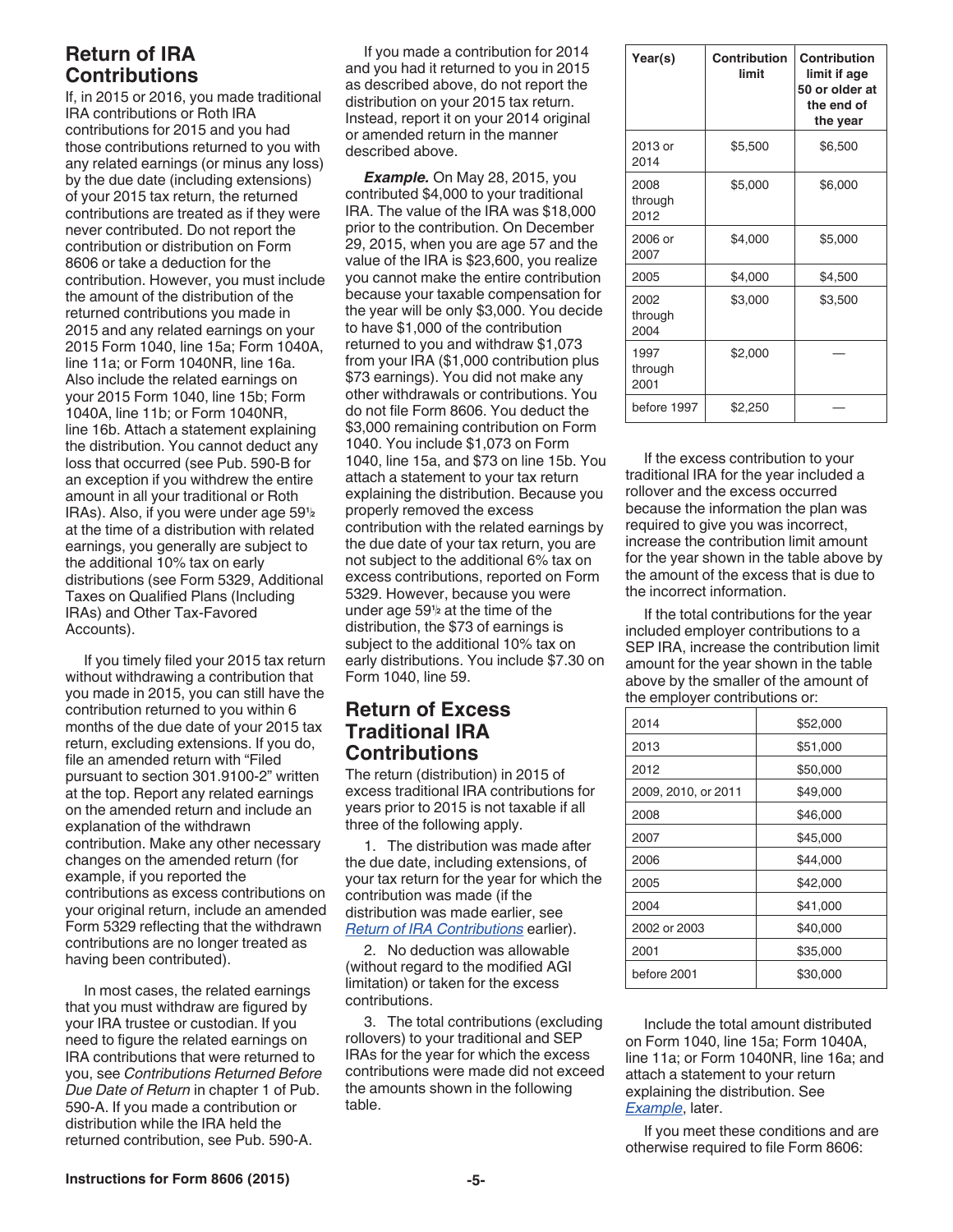<span id="page-5-0"></span>Do not take into account the amount of the withdrawn contributions in figuring line 2 (for 2015 or for any later year), and

Do not include the amount of the withdrawn contributions on line 7.

**Example.** You are single, you retired in 2012, and you had no taxable compensation after 2012. However, you made traditional IRA contributions (that you did not deduct) of \$3,000 in 2013 and \$4,000 in 2014. In November 2015, a tax practitioner informed you that you had made excess contributions for those years because you had no taxable compensation. You withdrew the \$7,000 and filed amended returns for 2013 and 2014 reflecting the additional 6% tax on excess contributions on Form 5329. You include the \$7,000 distribution on your 2015 Form 1040, line 15a, enter -0- on line 15b, and attach a statement to your return explaining the distribution, including the fact that you filed amended returns for 2013 and 2014 and paid the additional 6% tax on the excess contributions for those years. The statement indicates that the distribution is not taxable because (a) it was made after the due dates of your 2013 and 2014 tax returns, including extensions, (b) your total IRA contributions for each year did not exceed \$5,500 (\$6,500 if age 50 or older at the end of that year), and (c) you did not take a deduction for the contributions, and no deduction was allowable because you did not have any taxable compensation for those years. The statement also indicates that the distribution reduced your excess contributions to -0-, as reflected on your 2015 Form 5329. Do not file Form 8606 for 2015. If you are required to file Form 8606 in a year after 2015, do not include the \$7,000 you withdrew in 2015 on line 2.

## **Amending Form 8606**

Generally, after you file your return, you can change a nondeductible contribution to a traditional IRA to a deductible contribution or vice versa if you make the change within the time limit for filing Form 1040X, Amended U.S. Individual Income Tax Return (see *When To File* in the Form 1040X Instructions). You also may be able to make a [recharacterization](#page-2-0) (discussed earlier). If necessary, complete a new Form 8606 showing the revised information and file it with Form 1040X.

## **Penalty for Not Filing**

If you are required to file Form 8606 to report a nondeductible contribution to a traditional IRA for 2015, but do not do so, you must pay a \$50 penalty, unless you can show reasonable cause.

## **Overstatement Penalty**

If you overstate your nondeductible contributions, you must pay a \$100 penalty, unless you can show reasonable cause.

## **What Records Must I Keep?**

To verify the nontaxable part of distributions from your IRAs, including Roth IRAs, keep a copy of the following forms and records until all distributions are made.

• Page 1 of Forms 1040 (or Forms 1040A, 1040NR, or 1040-T) filed for each year you made a nondeductible contribution to a traditional IRA.

• Forms 8606 and any supporting statements, attachments, and worksheets for all applicable years.

Forms 5498, IRA Contribution Information, or similar statements you received each year showing contributions you made to a traditional IRA or Roth IRA.

Forms 5498 or similar statements you received showing the value of your traditional IRAs for each year you received a distribution.

Forms 1099-R or W-2P you received for each year you received a distribution.

**Note.** Forms 1040-T and W-2P are forms that were used in prior years.

## **Specific Instructions**

**Name and social security number (SSN).** If you file a joint return, enter only the name and SSN of the spouse whose information is being reported on Form 8606. If both you and your spouse are required to file Form 8606, file a separate Form 8606 for each of you.

## **Part I—Nondeductible Contributions to Traditional IRAs and Distributions From Traditional, SEP, and SIMPLE IRAs**

#### **Line 1**

If you used the IRA Deduction Worksheet in the Form 1040, 1040NR, or 1040A instructions, subtract line 12 (line 10 for Form 1040A) of the worksheet (or the amount you chose to deduct on Form 1040 or Form 1040NR, line 32, or Form 1040A, line 17, if less) from the smaller of line 10 or line 11 (line 8 or line 9 for Form 1040A) of the worksheet. Enter the result on line 1 of Form 8606. You cannot deduct the amount included on line 1.

If you used the worksheet Figuring Your Reduced IRA Deduction for 2015 in Pub. 590-A, enter on line 1 of Form 8606 any nondeductible contributions from the appropriate lines of that worksheet.

If you did not have any deductible contributions, you can make nondeductible contributions up to your contribution limit (see *[Overall](#page-1-0) [Contribution Limit for Traditional and](#page-1-0) [Roth IRAs](#page-1-0)*, earlier). Enter on line 1 of Form 8606 your nondeductible contributions.

Include on line 1 any repayment of a qualified reservist distribution.

Do not include on line 1 contributions that you had returned to you with the related earnings (or less any loss). See *[Return of IRA Contributions](#page-4-0)*, earlier.

#### **Line 2**

Generally, if this is the first year you are required to file Form 8606, enter -0-. Otherwise, use the [Total Basis Chart](#page-6-0), later, to find the amount to enter on line 2.

However, you may need to enter an amount that is more than -0- (even if this is the first year you are required to file Form 8606) or increase or decrease the amount from the chart if your basis changed because of any of the following.

You had a return of excess traditional IRA contributions (see *[Return of Excess](#page-4-0) [Traditional IRA Contributions](#page-4-0)*, earlier).

• Incident to divorce, you transferred or received part or all of a traditional IRA (see the last bulleted item under *[Line 7](#page-6-0)*, later).

You rolled over any nontaxable portion of your qualified retirement plan to a traditional or SEP IRA that was not previously reported on Form 8606, line 2. Include the nontaxable portion on line 2.

#### **Line 4**

If you made contributions to traditional IRAs for 2015 in 2015 and 2016 and you have both deductible and nondeductible contributions, you can choose to treat the contributions made in 2015 first as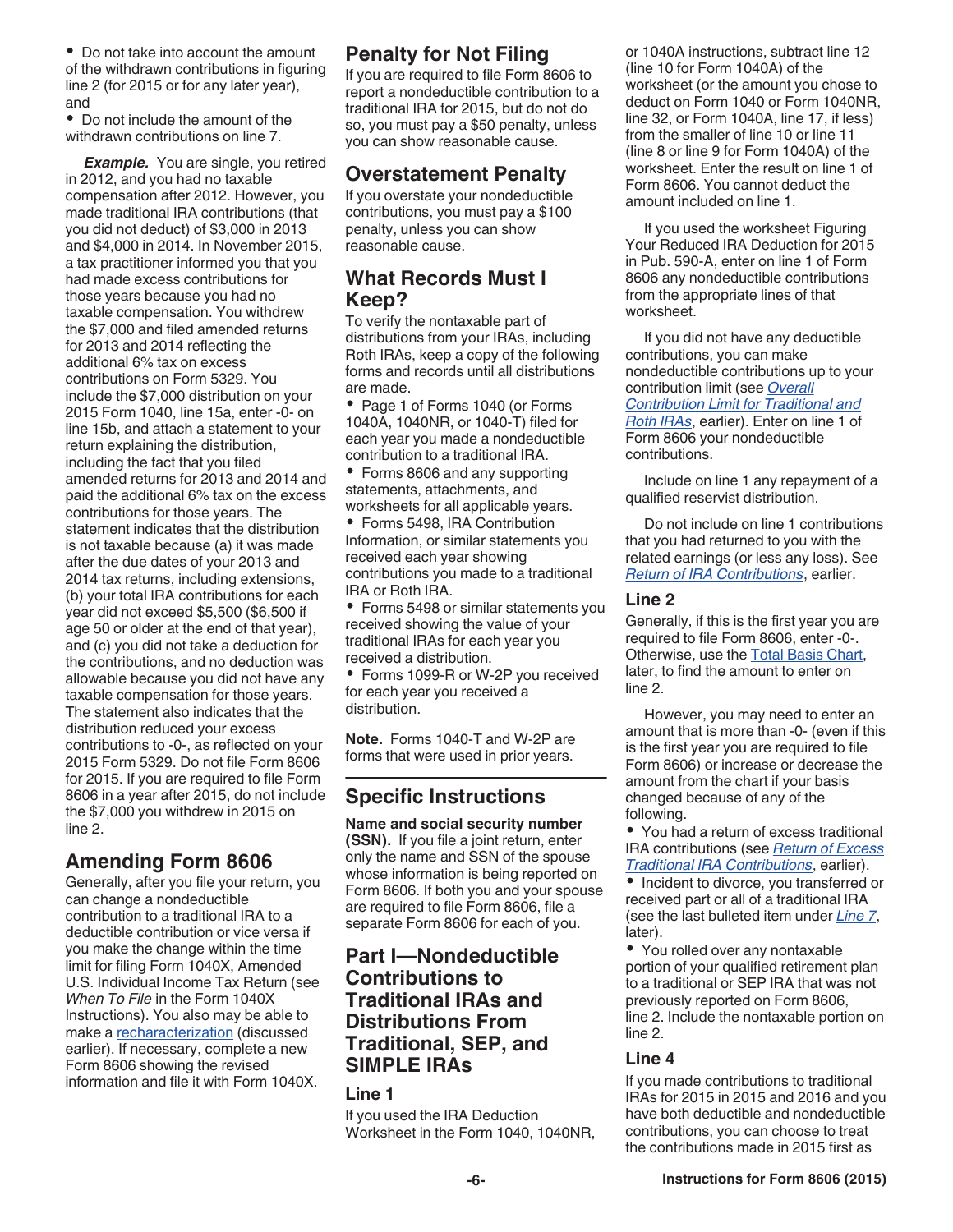<span id="page-6-0"></span>

| IF the last Form 8606 you filed was<br>for $\ldots$ | THEN enter on line 2                                            |
|-----------------------------------------------------|-----------------------------------------------------------------|
| A year after 2000 and before 2015                   | The amount from line 14 of that Form 8606                       |
| A year after 1992 and before 2001                   | The amount from line 12 of that Form 8606                       |
| A year after 1988 and before 1993                   | The amount from line 14 of that Form 8606                       |
| 1988                                                | The total of the amounts on lines 7 and 16<br>of that Form 8606 |
| 1987                                                | The total of the amounts on lines 4 and 13<br>of that Form 8606 |

nondeductible contributions and then as deductible contributions, or vice versa.

*Example.* You made contributions for 2015 of \$2,000 in May 2015 and \$2,000 in January 2016, of which \$3,000 are deductible and \$1,000 are nondeductible. You choose \$1,000 of your contribution in 2015 to be nondeductible. You enter the \$1,000 on line 1, but not line 4, and it becomes part of your basis for 2015.

Although the contributions to traditional IRAs for 2015 that you made from January 1, 2016, through April 18, 2016, can be treated as nondeductible, they are not included in figuring the nontaxable part of any distributions you received in 2015.

#### **Line 6**

Enter the total value of all your traditional, SEP, and SIMPLE IRAs as of December 31, 2015, plus any outstanding rollovers. A statement should be sent to you by January 31, 2016, showing the value of each IRA on December 31, 2015. However, if you recharacterized any amounts originally contributed, converted, or rolled over from a qualified plan in 2015, enter on line 6 the total value, taking into account all recharacterizations of those amounts, including recharacterizations made after December 31, 2015.

For purposes of line 6, a rollover is a tax-free distribution from one traditional, SEP, or SIMPLE IRA that is contributed to another traditional, SEP, or SIMPLE IRA. The rollover must be completed within 60 days after receiving the distribution from the first IRA. An outstanding rollover is generally the amount of any distribution received in 2015 after November 1, 2015, that was rolled over in 2016, but within the 60-day rollover period.

The IRS may waive the 60-day requirement if failing to waive it would be against equity or good conscience, such as situations where a casualty, disaster, or other events beyond your reasonable control prevented you from meeting the 60-day requirement. Also, the 60-day period will be extended for certain frozen deposits. See *Can You Move Retirement Plan Assets?* in chapter 1 of Pub. 590-A for details.

**Note.** Do not include a rollover from a traditional, SEP, or SIMPLE IRA to a qualified retirement plan even if it was an outstanding rollover.

#### **Line 7**

*If you received a distribution in 2015 from a traditional, SEP, or*  **CAUTION** 2015 from a traditional, SEN SIMPLE IRA, and you also *made contributions for 2015 to a traditional IRA that may not be fully deductible because of the income limits, you must make a special computation before completing the rest of this form. For details, including how to complete Form 8606, see* Are Distributions Taxable? *in chapter 1 of Pub. 590-B.*

Do not include any of the following on line 7.

 $\bullet$ Distributions that you converted to a Roth IRA.

Recharacterizations of traditional IRA contributions to Roth IRA contributions.

Distributions you rolled over to another traditional, SEP, or SIMPLE IRA (whether or not the distribution is an outstanding rollover included on line 6).

Distributions you rolled over to a qualified retirement plan.

A one-time distribution to fund an HSA. For details, see Pub. 969, Health Savings Accounts and Other Tax-Favored Health Plans.

Distributions that are treated as a return of contributions under *[Return of](#page-4-0) [IRA Contributions](#page-4-0)*, earlier.

Qualified charitable distributions (QCDs). For details, see *Are Distributions Taxable?* in chapter 1 of Pub. 590-B.

Distributions that are treated as a return of excess contributions under *[Return of Excess Traditional IRA](#page-4-0)  [Contributions](#page-4-0)*, earlier.

Distributions that are incident to divorce. The transfer of part or all of your traditional, SEP, or SIMPLE IRA to your spouse under a divorce or separation agreement is not taxable to you or your spouse. If this transfer results in a change in the basis of the traditional IRA of either spouse, both spouses must file Form 8606 and show the increase or decrease in the amount of basis on line 2. Attach a statement explaining this adjustment. Include in the statement the character of the amounts in the traditional IRA, such as the amount attributable to nondeductible contributions. Also, include the name and social security number of the other spouse.

#### **Line 8**

If, in 2015, you converted any amounts from traditional, SEP, or SIMPLE IRAs to a Roth IRA, enter on line 8 the net amount you converted. To figure that amount, subtract from the total amount converted in 2015 any portion that you recharacterized back to traditional, SEP, or SIMPLE IRAs in 2015 or 2016 (see *[Recharacterizations](#page-2-0)*, earlier). Do not take into account related earnings that were transferred with the recharacterized amount or any loss that occurred while the amount was in the Roth IRA. See item (3) under *[Reporting](#page-2-0)  [recharacterizations](#page-2-0)*, earlier, for details.

#### **Line 15**

If you were under age 59**<sup>1</sup> <sup>2</sup>** at the time you received distributions from your traditional, SEP, or SIMPLE IRA, there generally is an additional 10% tax on the portion of the distribution that is included in income (25% for a distribution from a SIMPLE IRA during the first 2 years of your participation in the plan). See the instructions for Form 1040, line 59, or the instructions for Form 1040NR, line 57.

## **Part II—2015 Conversions From Traditional, SEP, or SIMPLE IRAs to Roth IRAs**

Complete Part II if you converted part or all of your traditional, SEP, or SIMPLE IRAs to a Roth IRA in 2015, excluding any portion you recharacterized. See item (3) under *[Reporting](#page-2-0)  [recharacterizations](#page-2-0)*, earlier, for details.

**Limit on number of conversions.** If you converted an amount from a traditional, SEP, or SIMPLE IRA to a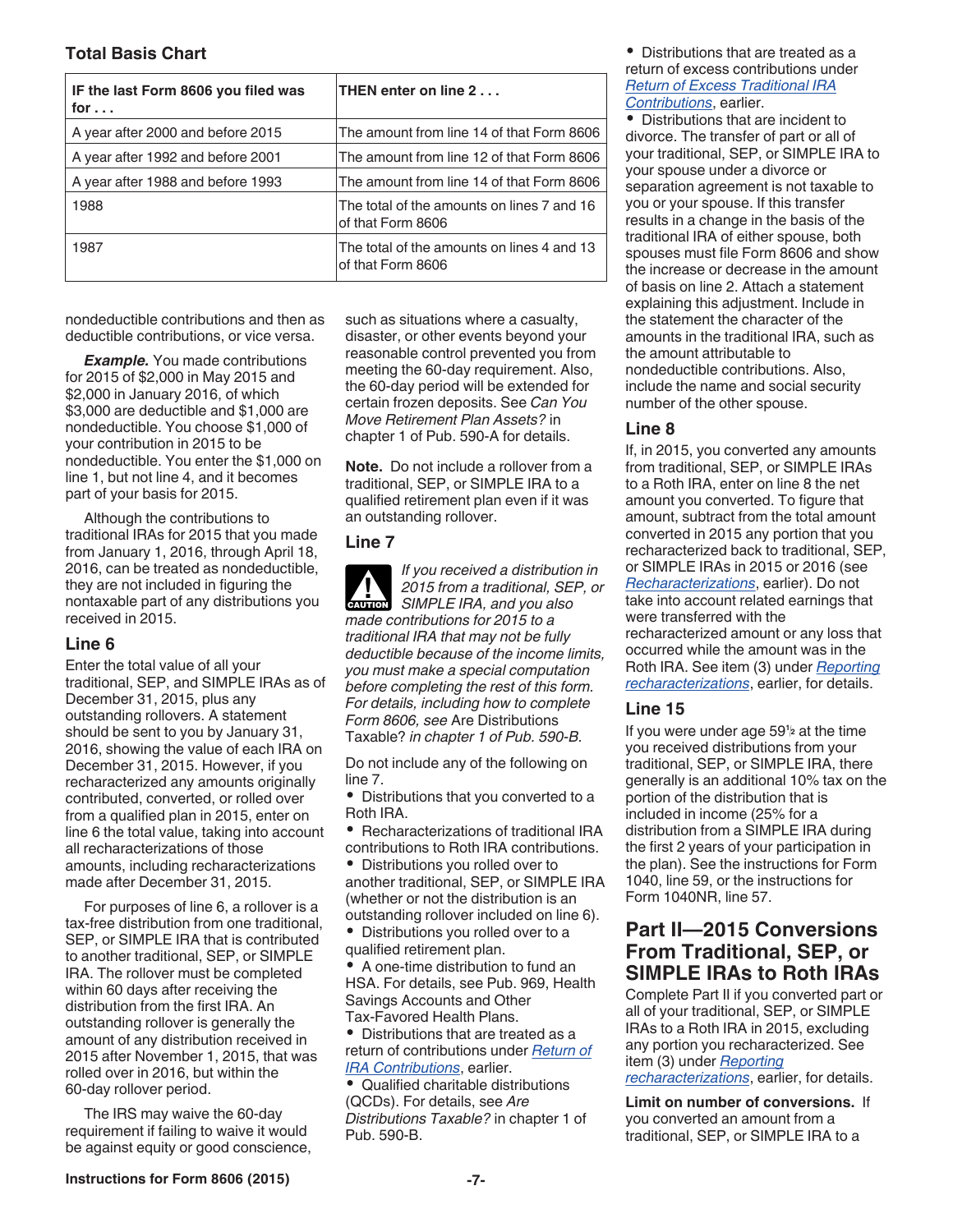<span id="page-7-0"></span>Roth IRA in 2015 and then recharacterized the amount back to a traditional, SEP, or SIMPLE IRA, you cannot reconvert that amount until the later of January 1, 2016, or 30 days after the recharacterization. See *Can You Move Retirement Plan Assets?* in chapter 1 of Pub. 590-A for details.

#### **Line 16**

If you did not complete [line 8,](#page-6-0) see the instructions for that line. Then, enter on line 16 the amount you would have entered on line 8 had you completed it.

#### **Line 17**

If you did not complete line 11, enter on line 17 the amount from [line 2](#page-5-0) (or the amount you would have entered on line 2 if you had completed that line) plus any contributions included on line 1 that you made before the conversion.

#### **Line 18**

If your entry on line 18 is zero or less, do not include the result on Form 1040, line 15b; Form 1040A, line 11b; or Form 1040NR, line 16b. Include the full amount of the distribution on Form 1040, line 15a; Form 1040A, line 11a; or Form 1040NR, line 16a.

## **Part III—Distributions From Roth IRAs**

Complete Part III to figure the taxable part, if any, of your 2015 Roth IRA distributions.

#### **Line 19**

Do not include on line 19 any of the following.

Distributions that you rolled over, including distributions made in 2015 and rolled over after December 31, 2015 (outstanding rollovers).

• Recharacterizations.

Distributions that are a return of contributions under *[Return of IRA](#page-4-0) [Contributions](#page-4-0)*, earlier.

Distributions made on or after age **<sup>2</sup>** if you made a contribution (including a conversion or a rollover from a qualified retirement plan) for any year from 1998 through 2010.

A one-time distribution to fund an HSA. For details, see Pub. 969.

• Qualified charitable distributions (QCDs). For details, see *Are Distributions Taxable?* in chapter 1 of Pub. 590-B.

Distributions made upon death or due to disability if a contribution was made (including a conversion or a rollover

from a qualified retirement plan) for any year from 1998 through 2010.

Distributions that are incident to divorce. The transfer of part or all of your Roth IRA to your spouse under a divorce or separation agreement is not taxable to you or your spouse.

If, after considering the items above, you do not have an amount to enter on line 19, do not complete Part III; your Roth IRA distribution(s) is not taxable. Instead, include your total Roth IRA distribution(s) on Form 1040, line 15a; Form 1040A, line 11a; or Form 1040NR, line 16a.

### **Line 20**

If you had a qualified first-time homebuyer distribution from your Roth IRA and you made a contribution (including a conversion or a rollover from a qualified retirement plan) to a Roth IRA for any year from 1998 through 2010, enter the amount of your qualified expenses on line 20, but do not enter more than \$10,000. For details, see *Are Distributions Taxable?* in chapter 2 of Pub. 590-B.

#### **Line 22**

Figure the amount to enter on line 22 as follows.

• If you did not take a Roth IRA distribution before 2015 (other than an amount rolled over or recharacterized or a returned contribution), enter on line 22 the total of all your regular contributions to Roth IRAs for 1998 through 2015 (excluding rollovers from other Roth IRAs and any contributions that you had returned to you), adjusted for any recharacterizations.

• If you did take such a distribution before 2015, see the [Basis in Regular](#page-9-0)  [Roth IRA Contributions](#page-9-0)

[Worksheet—Line 22,](#page-9-0) later, to figure the amount to enter.

• Increase the amount on line 22 by any amount rolled in from a designated Roth account that is treated as investment in the contract.

• Increase or decrease the amount on line 22 by any basis in regular contributions received or transferred incident to divorce. Also attach a statement similar to the one explained in the last bulleted item under *[Line 7](#page-6-0)*, earlier.

• Increase the amount on line 22 by the amounts received as a military gratuity or SGLI payment that was rolled over to your Roth IRA.

• Increase the amount on line 22 by any amount received as qualified settlement income in connection with the Exxon Valdez litigation and rolled over to your Roth IRA.

• Increase the amount on line 22 by any "airline payments" you received as a result of your employment with an airline that you rolled over to your Roth IRA. However, do not include the amounts attributable to airline payments that you transferred from a Roth IRA to a traditional IRA because of the FAA Modernization and Reform Act of 2012.

#### **Line 23**

Generally, there is an additional 10% tax on 2015 distributions from a Roth IRA that are shown on line 23. The additional tax is figured on Form 5329, Part I. See the instructions for Form 5329, line 1, for details and exceptions.

#### **Line 24**

Figure the amount to enter on line 24 as follows.

• If you have never made a Roth IRA conversion or rolled over an amount from a qualified retirement plan to a Roth IRA, enter -0- on line 24.

• If you took a Roth IRA distribution (other than an amount rolled over or recharacterized or a returned contribution) before 2015 in excess of your basis in regular Roth IRA contributions, see the [Basis in Roth IRA](#page-10-0)  [Conversions and Rollovers From](#page-10-0)  [Qualified Retirement Plans to Roth](#page-10-0) IRAs-Line 24 chart, later, to figure the amount to enter on line 24.

 $59\frac{1}{2}$  if you made a contribution  $\frac{1}{2}$  investment in the contract  $\frac{1}{2}$  2009, and 2011 to 2015 reported on If you did not take such a distribution before 2015, enter on line 24 the total of all your conversions to Roth IRAs (other than amounts recharacterized). These amounts are shown on line 14c of your 1998, 1999, and 2000 Forms 8606 and line 16 of your 2001 through 2015 Forms 8606. Also include on line 24 any amounts rolled over from a qualified retirement plan to a Roth IRA for 2008, 2009, and 2011 to 2015 reported on your Form 1040, Form 1040A, or Form 1040NR, and line 21 of your 2010 Form 8606. Do not include amounts rolled in from a designated Roth account since these amounts are included on line 22. • Increase or decrease the amount on

line 24 by any basis in conversions to Roth IRAs and amounts rolled over from a qualified retirement plan to a Roth IRA received or transferred incident to divorce. Also attach a statement similar to the one explained in the last bulleted item under *[Line 7](#page-6-0)*, earlier.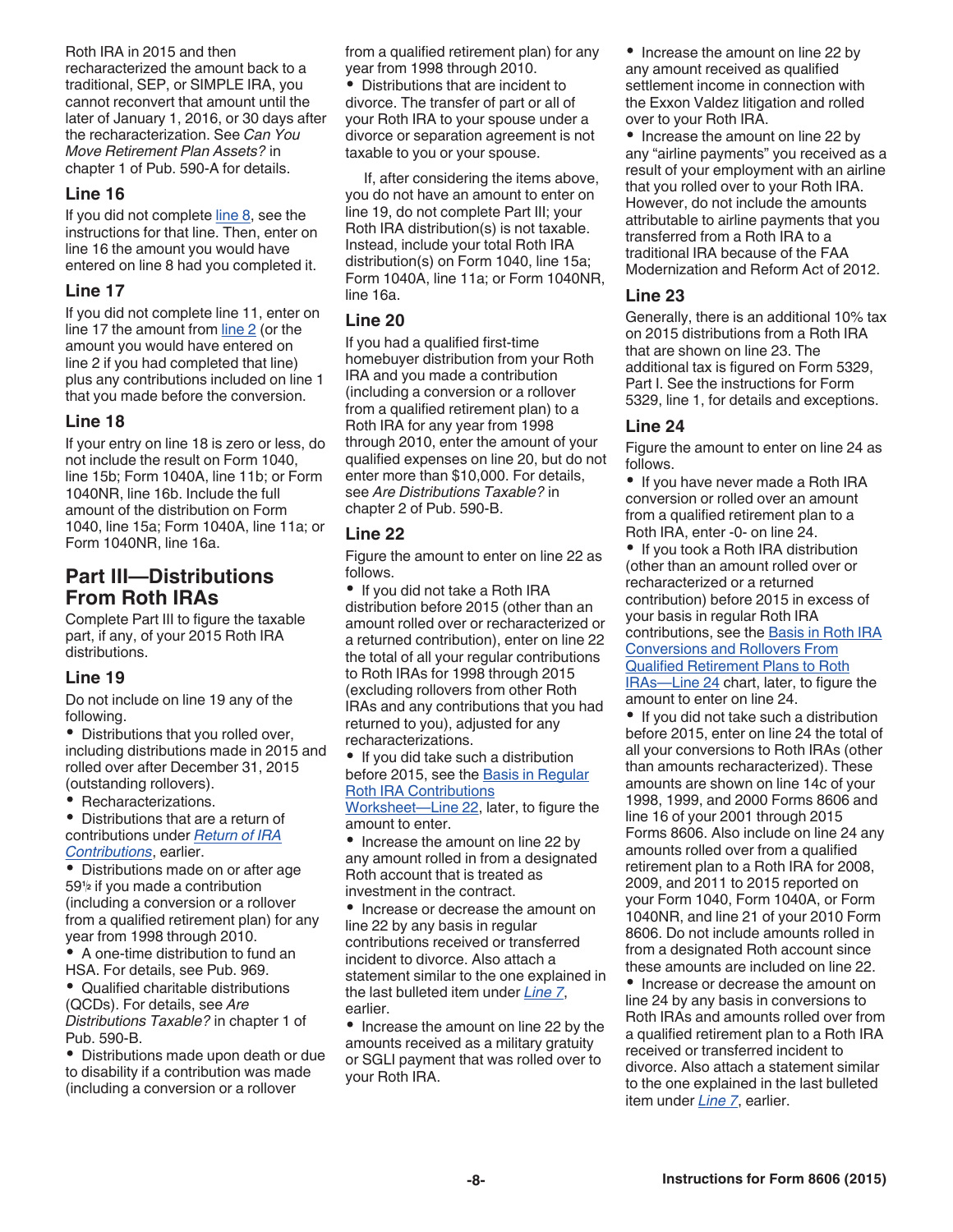**Privacy Act and Paperwork Reduction Act Notice.** We ask for the information on this form to carry out the Internal Revenue laws of the United States. We need this information to ensure that you are complying with these laws and to allow us to figure and collect the right amount of tax. You are required to give us this information if you made certain contributions or received certain distributions from qualified plans, including IRAs and other tax-favored accounts. Our legal right to ask for the information requested on this form is sections 6001, 6011, 6012(a), and 6109 and their regulations. If you do not provide this information, or you provide incomplete or false information, you may be subject to penalties.

You are not required to provide the information requested on a form that is subject to the Paperwork Reduction Act unless the form displays a valid OMB control number. Books or records relating to a form or its instructions must be retained as long as their contents may become material in the administration of any Internal Revenue law. Generally, tax returns and return information are confidential, as required by section 6103. However, we may give the information to the Department of Justice for civil and criminal litigation, and to cities, states, the District of Columbia, and U.S. commonwealths and possessions to carry out their tax laws. We may also disclose this information to other countries under a tax treaty, to federal and state agencies to enforce federal nontax criminal laws, or to federal law enforcement and intelligence agencies to combat terrorism.

The average time and expenses required to complete and file this form will vary depending on individual circumstances. For the estimated averages, see the instructions for your income tax return.

If you have suggestions for making this form simpler, we would be happy to hear from you. See the instructions for your income tax return.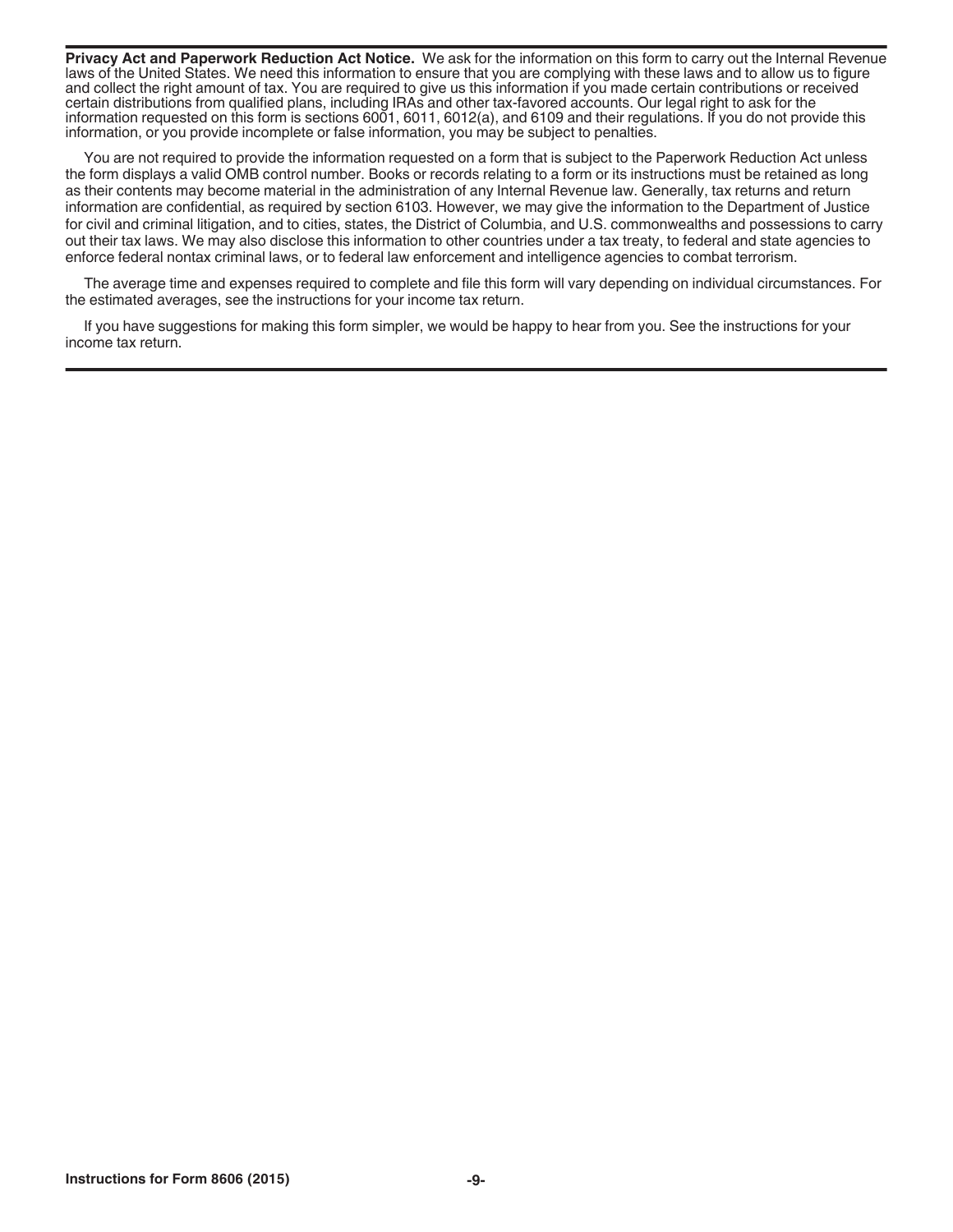## <span id="page-9-0"></span>**Basis in Regular Roth IRA Contributions Worksheet—Line 22** *Keep for Your Records*

 $\mathscr{U}$ 

**Before you begin:** You will need your Form 8606 for the most recent year prior to 2015 where you received a distribution.

**Note.** Do not complete this worksheet if you never received a distribution from your Roth IRAs prior to 2015.

| 1. Enter the most recent year prior to 2015 you reported distributions on                  |    |  |
|--------------------------------------------------------------------------------------------|----|--|
| 2. Enter your basis in Roth IRA contributions reported on Form 8606 for the                |    |  |
| 3. Enter your Roth IRA distributions* reported on Form 8606 for the year                   | 3. |  |
| 4. Subtract line 3 from line 2. Enter zero if the resulting amount is zero or              | 4. |  |
| 5. Enter the total of all your regular contributions** to Roth IRAs after the              | 5. |  |
| 6. Add lines 4 and 5. Enter this amount on your 2015 Form 8606,                            | 6. |  |
| *Excluding rollovers, recharacterizations, and contributions that you had returned to you. |    |  |

\*\*Excluding rollovers, conversions, Roth IRA contributions that were recharacterized, and any contributions that you had returned to you.

#### **Table 1 for Line 2 above**

|                                                                | <b>THEN</b> enter on Line 2 the amount from the following line $\dots$ |
|----------------------------------------------------------------|------------------------------------------------------------------------|
| 2014, 2013, 2012, 2011, 2009, 2008, 2007, 2006, 2005, and 2004 | Form 8606, Line 22                                                     |
| 2010                                                           | Form 8606, Line 29                                                     |
| 2003, 2002, 2001                                               | Form 8606, Line 20                                                     |
| 2000 and 1999                                                  | Form 8606, Line 18d                                                    |
| 1998                                                           | Form 8606, Line 19c                                                    |

#### **Table 2 for Line 3 above**

| <b>IF</b> the year entered on Line 1 was $\ldots \ldots \ldots \ldots \ldots \ldots \ldots \ldots \ldots \ldots \ldots$ | <b>THEN</b> enter on Line 3 the amount from the following line $\dots$ |
|-------------------------------------------------------------------------------------------------------------------------|------------------------------------------------------------------------|
| 2014, 2013, 2012, 2011, 2009, 2008, 2007, 2006, 2005, 2004, 2003, 2002, and<br>  2001                                   | Form 8606, line 19                                                     |
| 2010                                                                                                                    | Form 8606, line 26                                                     |
| 2000 and 1999                                                                                                           | Form 8606, line 17                                                     |
| 1998                                                                                                                    | Form 8606, line 18                                                     |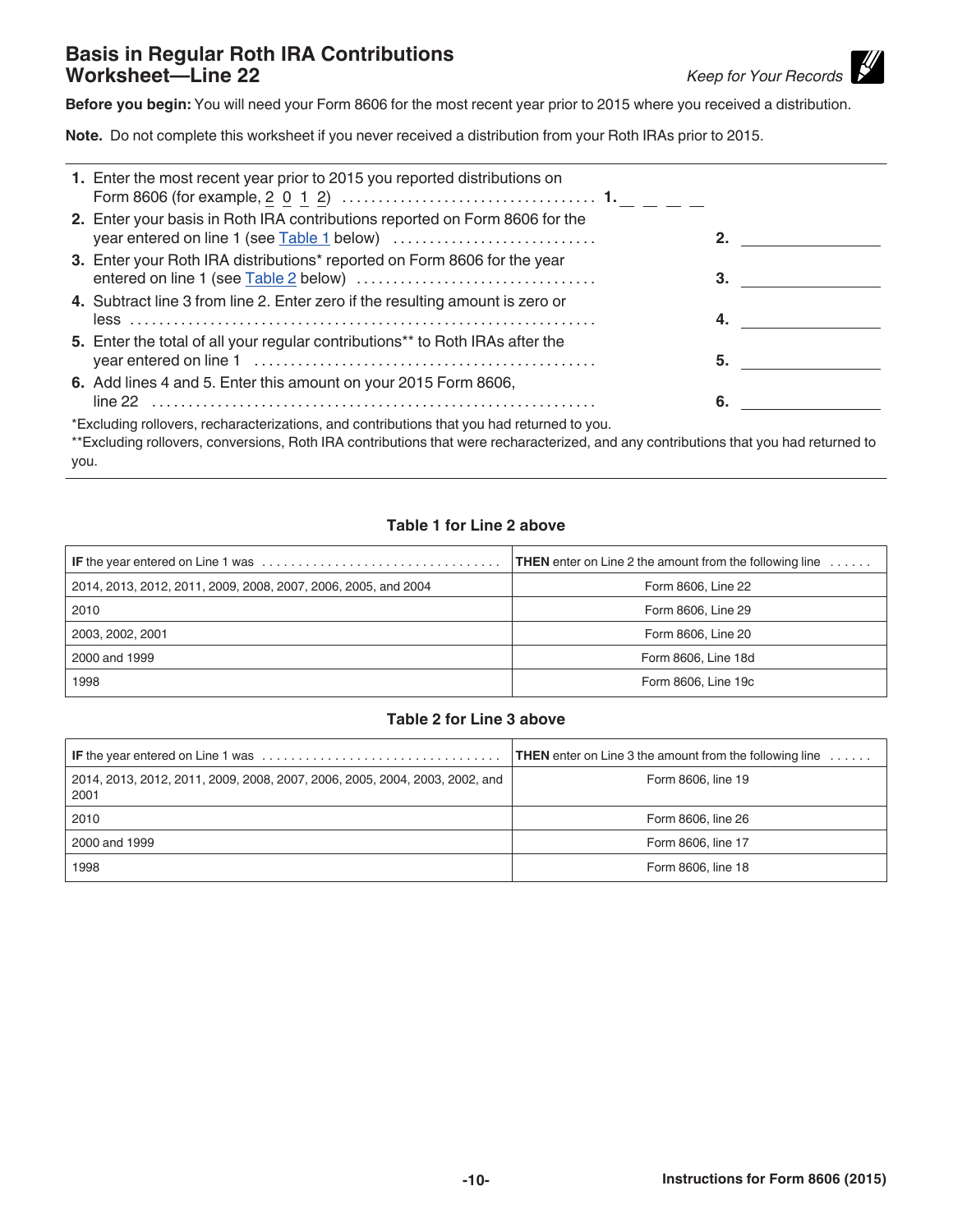## <span id="page-10-0"></span>**Basis in Roth IRA Conversions and Rollovers From Qualified Retirement Plans to Roth IRAs—Line 24**

| IF the most recent year prior to 2015 in<br>which you had a distribution <sup>1</sup> in excess<br>of your basis in contributions was | <b>THEN</b> enter on Form 8606, line 24, this                                                                                                                                         | <b>PLUS</b> the sum of the amounts<br>on the following lines $\ldots \ldots$                                                                                                                                                                                           |
|---------------------------------------------------------------------------------------------------------------------------------------|---------------------------------------------------------------------------------------------------------------------------------------------------------------------------------------|------------------------------------------------------------------------------------------------------------------------------------------------------------------------------------------------------------------------------------------------------------------------|
| 2014<br>(your 2014 Form 8606, line 22, was<br>less than line 19 of that Form 8606)                                                    | The excess, if any, of your 2014 Form 8606,<br>line 24, over line 23 <sup>2</sup> of that Form 8606.                                                                                  | Line 16 of your 2015 Form 8606<br>and certain rollovers <sup>3</sup> reported<br>on your 2015 tax return.                                                                                                                                                              |
| 2013<br>(your 2013 Form 8606, line 22, was<br>less than line 19 of that Form 8606)                                                    | The excess, if any, of your 2013 Form 8606,<br>line 24, over line 23 <sup>2</sup> of that Form 8606.                                                                                  | Line 16 of your 2014 and 2015<br>Forms 8606 and certain<br>rollovers <sup>3</sup> reported on your 2014<br>and 2015 tax returns.                                                                                                                                       |
| 2012<br>(your 2012 Form 8606, line 22, was<br>less than line 19 of that Form 8606)                                                    | The excess, if any, of your 2012 Form 8606,<br>line 24, over line 23 <sup>2</sup> of that Form 8606.                                                                                  | Line 16 of your 2013 through<br>2015 Forms 8606 and certain<br>rollovers <sup>3</sup> reported on your 2013<br>through 2015 tax returns.                                                                                                                               |
| 2011<br>(your 2011 Form 8606, line 22, was<br>less than line 19 of that Form 8606)                                                    | The excess, if any, of your 2011 Form 8606,<br>line 24, over line 23 <sup>2</sup> of that Form 8606.                                                                                  | Line 16 of your 2012 through<br>2015 Forms 8606 and certain<br>rollovers <sup>3</sup> reported on your 2012<br>through 2015 tax returns.                                                                                                                               |
|                                                                                                                                       | The excess, if any, of your 2010 Form 8606,<br>line 31, over line 30 of that Form 8606<br>(refigure line 30 without taking into account any<br>amount entered on Form 8606, line 27). | Line 16 of your 2011 through<br>2015 Forms 8606 and certain<br>rollovers <sup>3</sup> reported on your 2011<br>through 2015 tax returns,<br><b>OR</b>                                                                                                                  |
| 2010<br>(your 2010 Form 8606, line 29, was<br>less than line 26 of that Form 8606)                                                    |                                                                                                                                                                                       | Line 16 of your 2011 through<br>2015 Forms 8606; lines 16 and<br>21 of your 2010 Form 86064 if<br>you did not check the boxes on<br>lines 19 or 24 of your 2010 Form<br>8606; and certain rollovers <sup>3</sup><br>reported on your 2011 through<br>2015 tax returns. |
| 2009<br>(your 2009 Form 8606, line 22, was<br>less than line 19 of that Form 8606)                                                    | The excess, if any, of your 2009 Form 8606,<br>line 24, over line $232$ of that Form 8606.                                                                                            | Line 16 of your 2010 through<br>2015 Forms 8606; line 21 of your<br>2010 Form $86064$ ; and certain<br>rollovers <sup>3</sup> reported on your 2011<br>through 2015 tax returns.                                                                                       |
| 2008<br>(your 2008 Form 8606, line 22, was<br>less than line 19 of that Form 8606)                                                    | The excess, if any, of your 2008 Form 8606,<br>line 24, over line 23 <sup>2</sup> of that Form 8606.                                                                                  | Line 16 of your 2009 through<br>2015 Forms 8606; line 21 of your<br>2010 Form 8606 <sup>4</sup> ; and certain<br>rollovers <sup>3</sup> reported on your 2009<br>and 2011 through 2015 tax<br>returns.                                                                 |
| 2007<br>(your 2007 Form 8606, line 22, was<br>less than line 19 of that Form 8606)                                                    | The excess, if any, of your 2007 Form 8606,<br>line 24, over line 23 <sup>2</sup> of that Form 8606.                                                                                  | Line 16 of your 2008 through<br>2015 Forms 8606; line 21 of your<br>2010 Form 8606 <sup>4</sup> ; and certain<br>rollovers <sup>3</sup> reported on your 2008,<br>2009, and 2011 through 2015<br>tax returns.                                                          |
| 2006<br>(your 2006 Form 8606, line 22, was<br>less than line 19 of that Form 8606)                                                    | The excess, if any, of your 2006 Form 8606,<br>line 24, over line 23 <sup>2</sup> of that Form 8606.                                                                                  | Line 16 of your 2007 through<br>2015 Forms 8606; line 21 of your<br>2010 Form 8606 <sup>4</sup> ; and certain<br>rollovers <sup>3</sup> reported on your 2008,<br>2009, and 2011 through 2015<br>tax returns.                                                          |
| 2005<br>(your 2005 Form 8606, line 22, was<br>less than line 19 of that Form 8606)                                                    | The excess, if any, of your 2005 Form 8606,<br>line 24, over line 23 <sup>2</sup> of that Form 8606.                                                                                  | Line 16 of your 2006 through<br>2015 Forms 8606; line 21 of your<br>2010 Form 8606 <sup>4</sup> ; and certain<br>rollovers <sup>3</sup> reported on your 2008,<br>2009, and 2011 through 2015<br>tax returns.                                                          |
| 1. Excluding rollovers, recharacterizations, and contributions that you had returned to you.                                          |                                                                                                                                                                                       |                                                                                                                                                                                                                                                                        |

2. Refigure line 23 without taking into account any amount entered on Form 8606, line 20.

3. Amounts rolled over from qualified retirement plans to Roth IRAs from your Form 1040, line 16a; Form 1040A, line 12a; or Form 1040NR, line 17a.

4. Do not include any in-plan Roth rollovers entered on line 21.

**Continued on next page.**